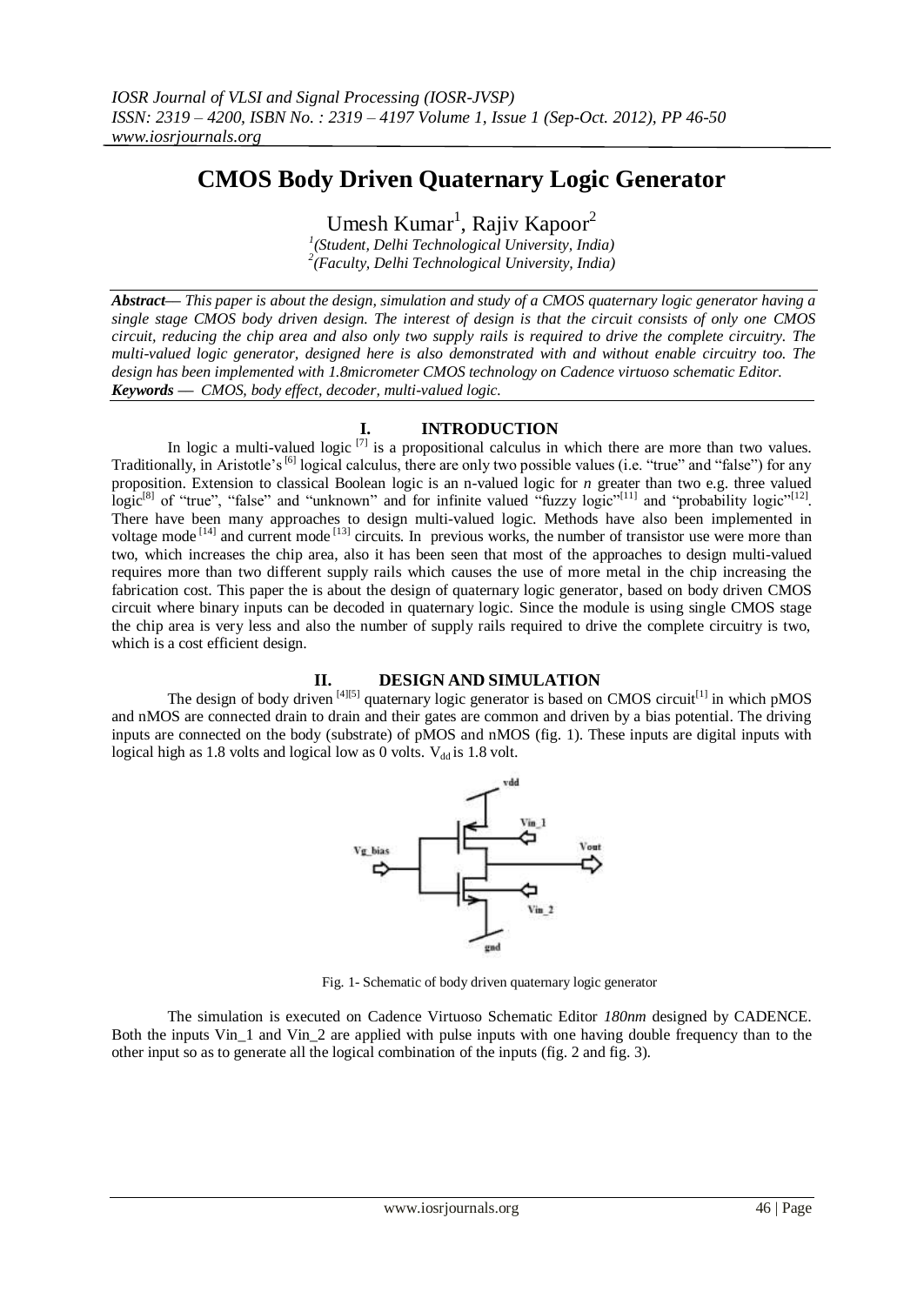

Fig. 2- Simulation of quaternary logic generator

The Vg\_bias is gate bias potential to control the logical levels spacing in voltage domain. These spacing can be modulated by varying parametrically this bias potential. In special case to provide equal voltage spacing (approximately) in the logic levels, the potential is chosen 677 mV. The nMOS body input with logical high will be controlling the weak high and weak low output (fig. 3 and table-1). The layout of the design is also shown in fig<sub>4</sub>.



Table -1

| nMOS body  | $1$ avit $-1$<br>pMOS body | <b>OUTPUT</b>                                 |
|------------|----------------------------|-----------------------------------------------|
| 0' (0.0 V) | ∶∩،                        | Strong low ' $\mathbf{0}$ ' $(0.0 \text{ V})$ |
| ۵۰،        | 64.7                       | Strong high $(1.8 V)$                         |
| (1)(1.8 V) | : ۸۵                       | Weak low " $0$ " $(741 \text{ mV})$           |
| 612        | (1)                        | Weak high " $1$ " $(1.136 V)$                 |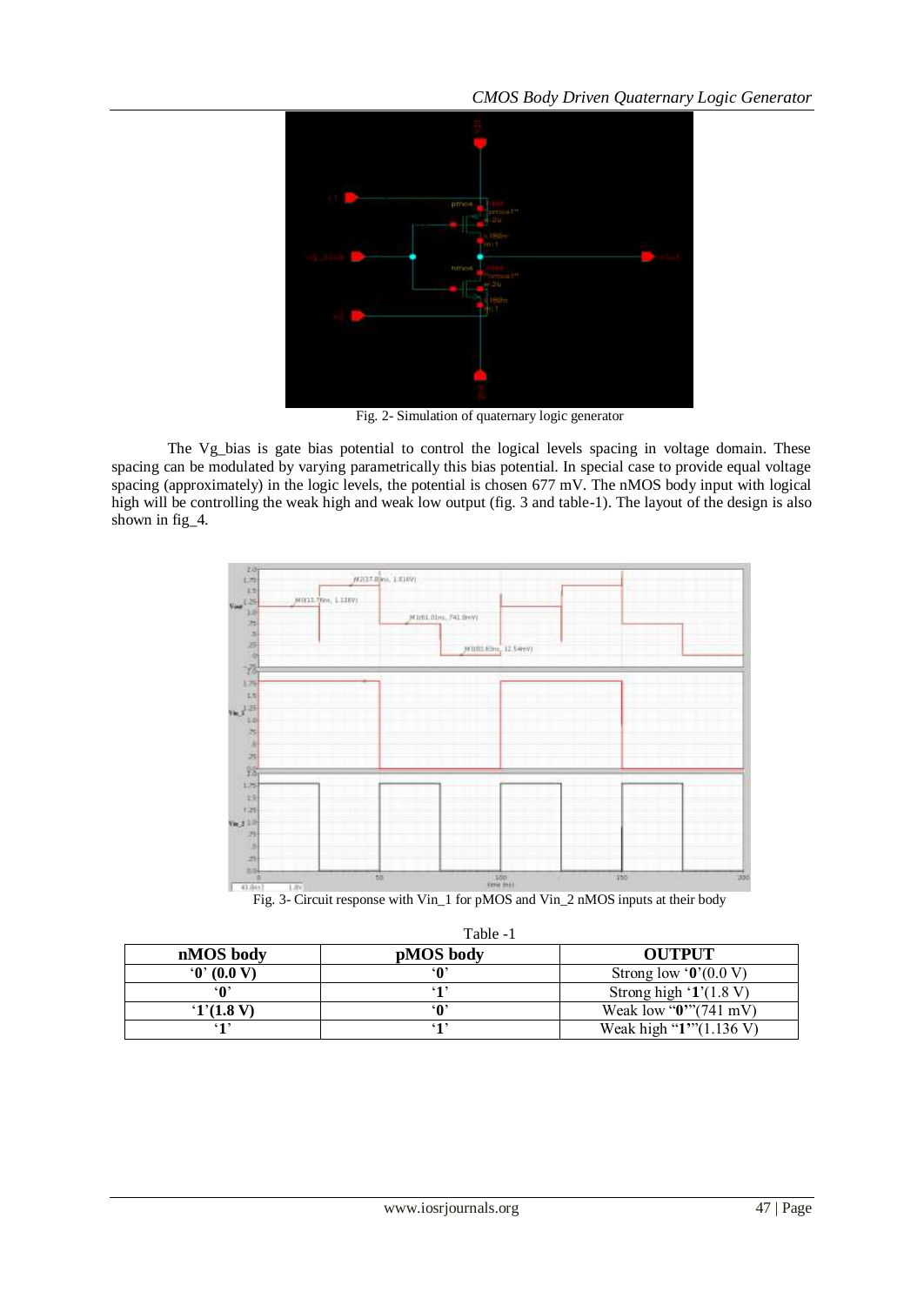

Fig.4- Layout of the module

#### **III. WORKING OF THE MODULE**

The module is producing four different and stable logical levels which is comes into possibility due to the MOSFET second order effect<sup>[2][3]</sup> i.e. body effect, which can be explained by equation (1).

$$
V_T = V_{TO} + \gamma \{\sqrt{|V_{SB} + 2\emptyset|} - \sqrt{|2 \ O|}\}\n\nWhere\n\n
$$
\gamma = (t_{OX}/C_{ox}) \sqrt{(2q \ \varepsilon_{si} N_A)}\n\n............ (2)
$$
$$

Since four different combinations of threshold voltages are being configured (due to application of four different combinations of the two inputs at the substrate of pMOS and nMOS), there will be four different resistive path on applications of different inputs. Hence four different stable voltages will appear at the output terminal.

### **IV. DECODER WITH ENABLE INPUT**

For introducing an enable input, a pMOS and nMOS are to be inserted between  $V_{dd}$  and source of the input pMOS and ground and the source of the input nMOS stages respectively. Their gates must be connected with and extra introduction of CMOS inverter and given to the enable input (fig. 5). When it is required to disable the module a logical high is given to the enable input else wise a zero. This is an active low enable structure. We can also design an active high enable structure shown in fig. 6.





Fig. 5- Module with active-low enable input Fig. 6- Module with active-high enable input

# **V. ISSUES WITH THE DESIGN AND SOLUTIONS**

The major drawback of the system is that the pMOS input stage constitutes a source to drain forward biased diode which provide a path for current to flow directly from  $V_{dd}$  to the logical input source at the body of pMOS. This current is very high in the order of tens of milliAmps to 500 mA (fig.-7). That is why the design is not much power efficient. To overcome the drawback the circuit input must be designed with high input impedance. One of the possible solutions to the problem is to use SOI technology [15] to reduce the body current in the pMOS.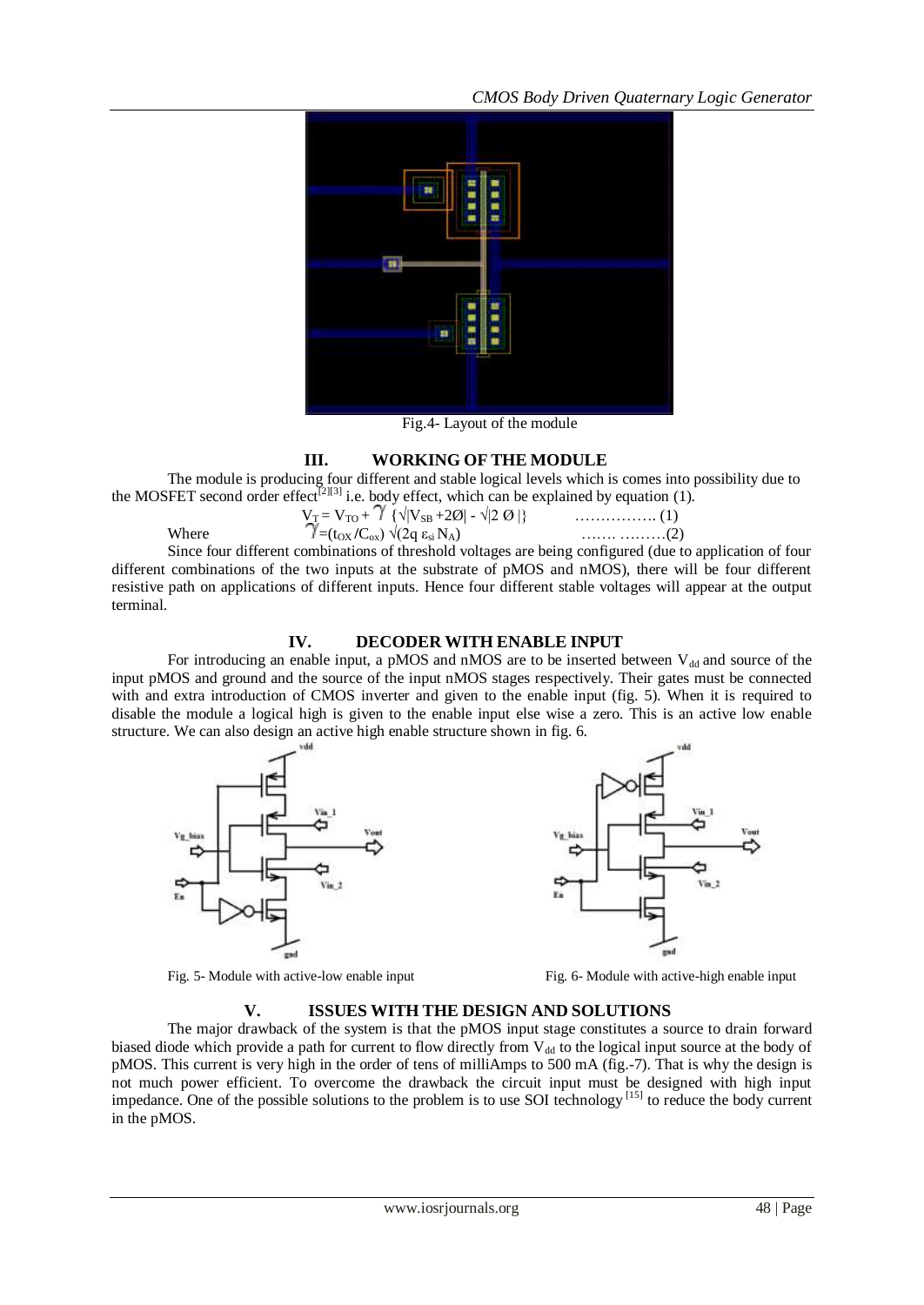

Fig. 7- Current at the source and substrate terminals of the pMOS and nMOS of input stages

Since the design is new, the compatibility with the other modules is not good. So we need extra overhead to design systems where this circuit can be applied. The compatibility issue is just a matter of advancement of the technology. Introduction of the multi-valued logic to current technology still seeks a path of advancement in the technical era.

Introduction of the enable circuitry doubles the chip area required for simple decoder design (without enable circuitry). We can reduce this extra chip area by using only pMOS at the source of the input stage pMOS and its gate is connected to the enable input (fig. 8). If that pMOS is off, the power supply will be disconnected and the circuit will be switched off.



Fig. 8- Enable input with single pMOS stage

# **VI. CONCLUSION**

A new multi-value logic generator design is introduced with a less chip area and with two supply rails. Design can be used as a 2-to-4 decoder circuitry. The design is not much power efficient and less compatible to the other digital system. As per the future scope is considered, the inefficiencies of the circuit can be reduced with some extra components and with the development of the design on SOI technology.